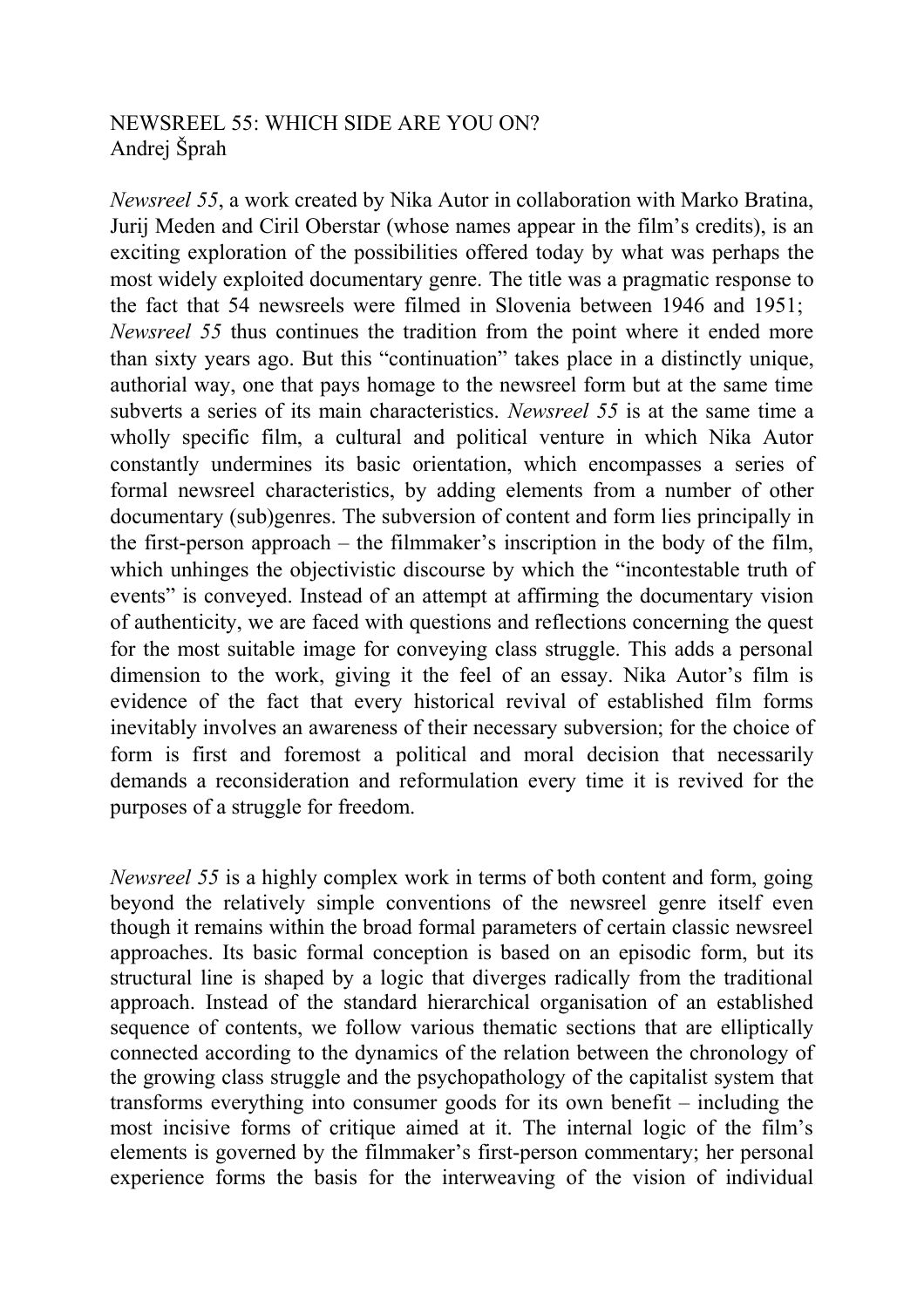memories with the search for the possibility of a suitable – new or renewed – image of class struggle. In the context of the affirmation of general newsreel characteristics, we should draw attention to the film's episodic structure, the predominant emphasis on current events, the use of collage, the journalistic approach and the inclusion of protest music.

The subverting, or at least relativising, of basic newsreel characteristics in Nika Autor's film is much more complex than their affirmation. We can speak of three degrees of subversion: formal, formal and content-related, and contentrelated (the importance of this last one is in no way diminished because the form of the newsreel determines the content). The subversion of form involves in particular the use of a first-person narrator, with the result that an objective approach is replaced by subjective emotion, while interviews are replaced by the filmmaker's commentary. The way the filmmaker addresses the viewer directly from the standpoint of her own personal experience of the events and her thoughts about them is a key characteristic of *subjective documentary* (with all its subgenres), but it is clearly anomalous in the context of a form that is deliberately "objectivistic" in nature. The second visible deviation from classic newsreel is the introduction in the background of the symbolic leading figure – Slava Klavora (a partisan and World War II national hero), who is omnipresent throughout the film. The key deviation in form and content can be seen in three narrative lines that elliptically intertwine, shunning the principles of linear causality – the individual historical, the formally journalistic and the politically engaged narrative lines. Each of these belongs individually to the narrative infrastructure of the newsreel, but if they are intertwined they can be seen as a relativisation of established characteristics. The main content-related subversion here is personal reflection, which is present both explicitly and implicitly. This personal reflection represents the paradigmatic thematic anchor of *essayistic documentary filmmaking*, while a traditional newsreel, on the other hand, is as a rule not directed towards itself, but merely towards the interpretation of events, which is crucial for the affirmation or reinforcement of the information provided and consequently its "truthfulness".

The last subversion, however, represents – perhaps paradoxically – one of the two central points of the film by which Nika's vision of the newsreel as a whole succeeds or fails. At the core of the film's explicit self-reflection lies a dilemma regarding the status of the image, and the very possibility of the image, at a time when the fact that "there has never been a document of culture that is not simultaneously one of barbarism" (in Benjamin's words) has become selfevident (if we paraphrase the diction of the film itself). In contrast to the traditional newsreel approach, which takes the "real image" as a formal starting point, Nika Autor includes the dilemmas she faced with regard to the appropriateness of images among the project's main thematic axes, both at the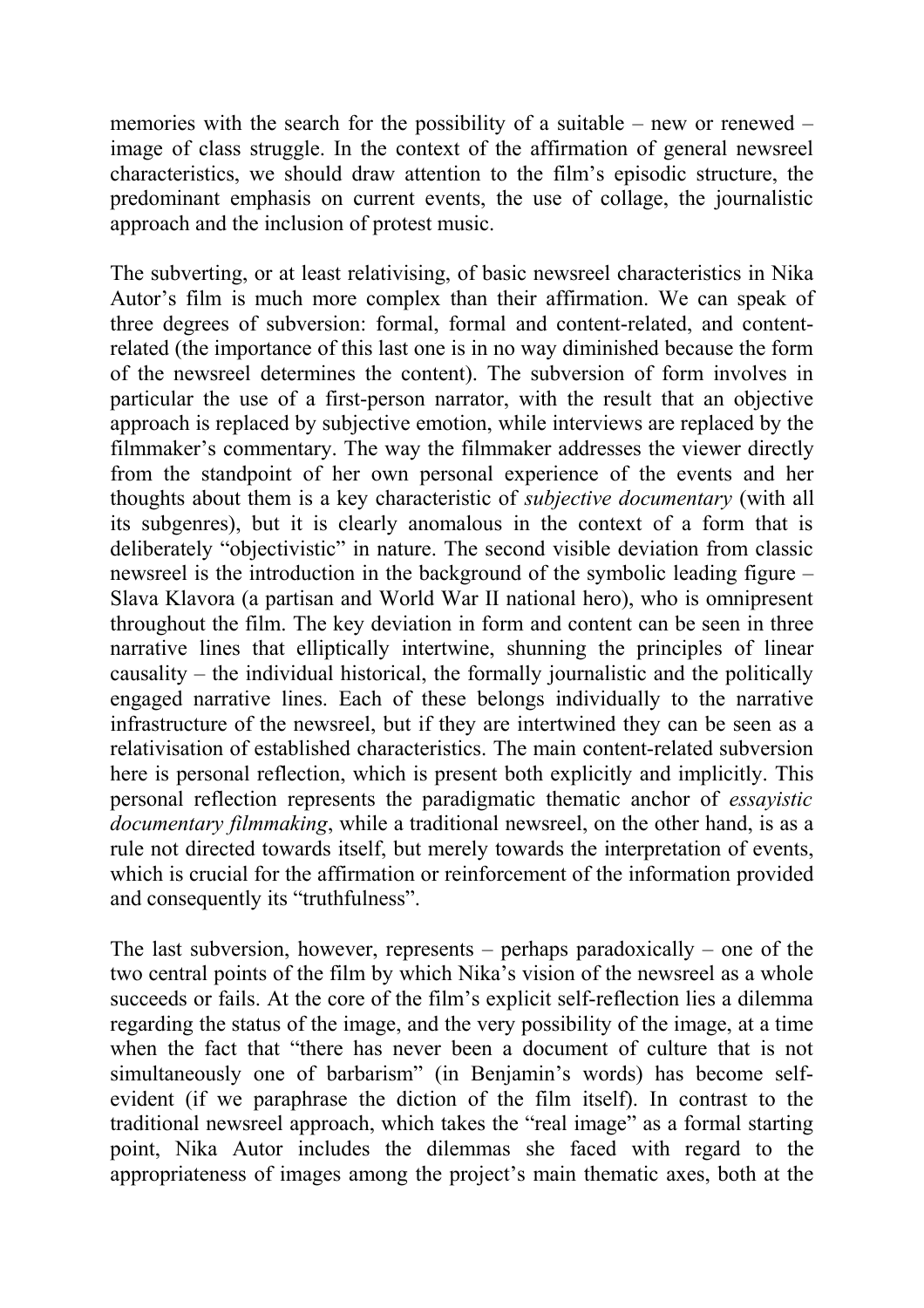individual, personal level and the universal level. On the former level, she questions her personal image of the past, which, despite its personal charge, possesses a historical character supported by a Benjaminian argument, for in her recollection of being accepted into the Union of Pioneers this image symbolises one of the iconographies of the former Yugoslavia. In order to become meaningful, this personal image must necessarily be recognised in the present, otherwise it is inevitably threatened by oblivion: "What image would I have shot if I had had a camera in 1989? The real image of the past whooshes by. Shattered images that not even memory or celluloid tape can wrest from oblivion." This commentary from the film refers directly to the aspect of Benjamin's *dialectical image* (as a form of materialistic historiography) that represents the possibility of resurrecting the past by referring to  $it - a$  reference that is not necessarily bound to the visual value of the image, but to all possible forms of legibility. This is why the quotations, writings and intertitles as used by Nika Autor are a legitimate composite part of its structuring.

The dialectical image is therefore bound up with a dynamics in which the relation between past and present changes according to the way we contemplate the past. This is what the filmmaker of *Newsreel 55* had to recognise before she could even start thinking about the dilemmas regarding the possible images of current events, images that enable one to trace the darkest horizons of those current events. The dialectical image is the uncertain image that the film defines in all its fragility: "A simple image: Inadequate – but necessary. Inaccurate – but true." At the same time, the dialectical image also opens up a path to another reflection aimed at more general aspects of its appropriateness. This path emerges in perhaps the most traumatic segment of the film focused on the tragic fact of the Omarska concentration camp during the war in the former Socialist Federal Republic of Yugoslavia. The commentary taking place against the abstract visual transition between the 1992 archival TV footage and present-day scenes of the 2012 commemoration ceremony in Omarska raises a few key questions regarding the possibility of visually representing genocides and the status of images when discussing them: "The image became a monument. Created in a vacuum, without the air for inhalation or the space for exhalation, it roused the oblivion buried alive in the memory of the Holocaust and triggered the conflict regarding its own reality." This text refers to a heated debate about the (un)representability of intolerable images from the most horrific episodes of human history – the question of whether the impossibility of comprehending the dehumanising experiences of people in Nazi death camps and their contemporary equivalents across the world can be conveyed in images or represented. Is the (audio)visual representation of the Holocaust possible, or can certain events simply not be represented? Can we thus talk of a specific unrepresentability in which no image can show the reality of a crime without the risk of being obscene? Nika Autor thus extends the genocidal facts of Omarska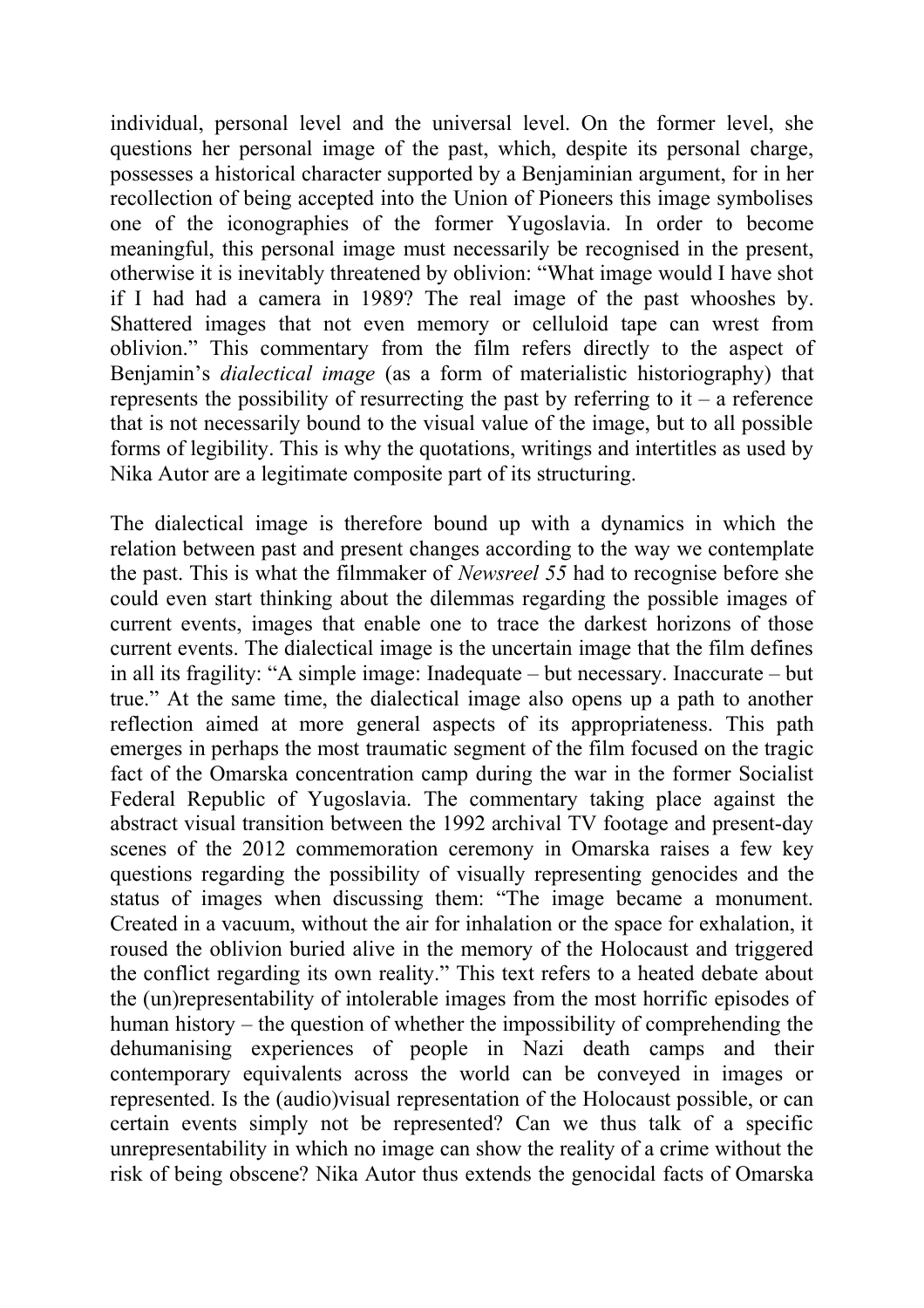and other concentration camps in Bosnia and Herzegovina by stating explicit dilemmas that crystallised with the conflict mentioned: "They said: Es war ein falsches Bild. A misleading image. Falsches Bild . . . created with the shooting angles and editing. Falsches Bild . . . another false witness of hell on earth. Falsches Bild . . . a tool for erasing historical non-events."

The next fundamental point of *Newsreel 55* can be seen in its approach to examining the relationship between individual and collective identification. This point opens an important dialogical link to the discussions about the gap between the concept of collective consciousness and the commitment to a personal conception of freedom, as well as the reflection on the paradigm of (the resurrection of the necessity of) class struggle. What is essential for Nika Autor's project in the various forms of relations between collective and individual identification is that she effects a double (self)identification: in order to inscribe herself as an artist in the collective regime of resistance, she first inevitably has to reflect on and affirm her own (even if uncertain) position in the world and to the world. It therefore comes as no surprise that the first third of the film focuses on questioning the personal possibility of "preserving" the world's image. For what is needed first is the filmmaker's own "recognition" (self-recognition), individual self-awareness or intimate subjectivation – as a way of reshaping the experiential field – on the basis of which she can realise the film's key act: the performative act of naming the people of the resistance: "We are marching towards Liberty Square in the footsteps of the workers from 24 years ago. Where organised industrial workers marched, today there troops the mob forgotten by the state. We." The naming that extends beyond its immediate meaning must also receive its visual expression in order for the performative (in the context of the performative documentary mode) to be completed. Visual confirmation is provided by the footage of demonstrations marked by the characteristic guerrilla approach of being right in the middle of the action, whence we cannot expect an "impartial" image but only an audiovisual recording whose viewpoint is subjected to chaotic action. Within the intertweaving of such "mobbish" pictures and sounds, the naming of a new group of people – the community of rebellious resistance – has characteristics similar to the action of the opposing side, which transforms the "protests" into "resistance" by banning them. The performative aspect of the banning of the protest becomes its legitimation, as the film's narrative (narrator) highlights: "With the excuse of the demonstrations being illegal, they finally give us the right to resistance, expression, political thought."

In terms of its visual conception, the work's decisive quality can be seen in the way various kinds of visual material are composed. The first kind is the spontaneous expression of the event filmed by Nika Autor, which is presented in a rough and raw way. In *Newsreel 55*, this can be seen most clearly if we